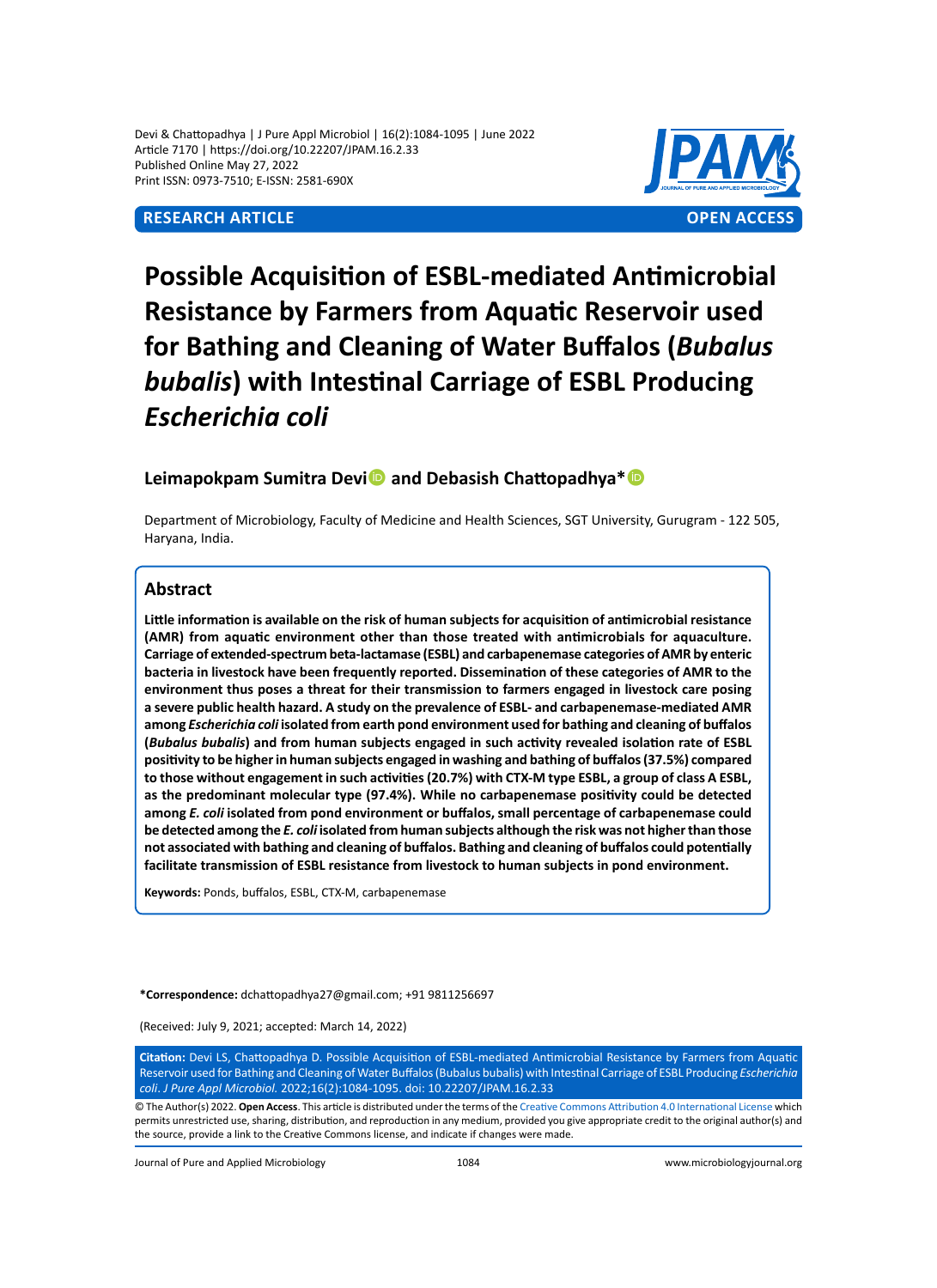#### **INTRODUCTION**

Most of the small-scale dairy farmers in the rural belt of Haryana state of northern India earn their livelihood by rearing water buffalos (Bubalus bubalis) for production of milk.<sup>1</sup> These buffalos are taken to earth ponds frequently for bathing and cleaning which also helps to increase their production of milk (Fig.  $1$ ).<sup>2,3</sup> The earth ponds get contaminated with enteric pathogens from the fecal matter of buffalos during the process of cleaning and bathing and thus may serve as source for acquisition of these pathogens by human subjects engaged in such activity.

While antibiotics are not commonly used as growth promoters in animals in India since they are not used as food animals in the country, there has been a perceptible increase in antibiotic resistance in the livestock in the country due to their indiscriminate use in unregulated veterinary sector for treatment of various infections.<sup>4,5</sup>

*Escherichia coli*, being a member of normal enteric flora of both human and animals, is commonly utilized as an indicator organism to determine the fecal carriage rate of antimicrobial resistance (AMR).<sup>6,7</sup> Misuse of third-generation cephalosporins in both human and livestock created a selection pressure that led to the establishment and spread of Extended-spectrum beta-lactamase (ESBL)-producing *E. coli* in both the sectors.<sup>8</sup> Among the ESBL genes, TEM- and SHV-ESBLs dominated the ESBL landscape in the 1980s and 1990s of the previous centuries, mostly associated with *E. coli* and *Klebsiella pneumoniae* outbreaks in hospitals. However, since 2000s, the CTX-M type of ESBL gene has almost replaced the other variants and it has been identified as the most common among community strains, and evidence of CTX-M-producing isolates being isolated from livestock and domestic pets is increasing, which is concerning because they could serve as a reservoir for resistant organisms' acquisition.9 Carbapenems are antibiotics used as a last option against drug-resistant bacteria, such as *E. coli* that produces ESBL. Although carbapenem resistance has been observed in isolates obtained from livestock, these antibiotics are not licenced for use in livestock. Thus, different AMR *E. coli* carried by livestock could contaminate the environment and pose a serious AMR threats to public health especially among farmers.<sup>10</sup> A

study was taken up to find out prevalence of AMR in ESBL- and carbapenemase producing *E. coli* and their molecular variants in samples collected from pond environment, buffalos and from human subjects exposed to pond environment.

#### **MATERIALS AND METHODS**

The protocol of the study was approved by both independent institutional research and ethical committees of SGT University (SGTU/ FMHS/MICRO/341). Information sheet was provided to the owners of the buffalos included in the study and informed consent was obtained for collection of samples from them as well as from the buffalos owned by them.

#### **Selection of ponds, human subjects and buffalos Ponds**

The study was limited to two earth ponds, one each located in two villages in the rural belt of Haryana state, India used by small scale dairy farmers for bathing and cleaning of buffalos. These ponds were shallow (knee deep), surrounded by agricultural fields and were never used for aquaculture. The selected ponds were located away from human inhabitation without any healthcare center within 2 km distance. The pond edges were not known to be used for defecation by human subjects and did not have connection with any sewage effluent from the community. **Human subjects**

All the households of farmers from the two villages owning the buffalos taken regularly to the selected ponds were identified (subgroup I or Sgr I). The residential premises of these households were shared by the human inhabitants as well as by the buffalos reared by them. The following two sub-categories of human subjects from the selected households were enrolled for the study viz. (i) those involved in regular bathing and washing of the buffalos for past one year (all males, subgroup 1a or Sgr 1a) and (ii) age matched males in the same households involved in other activities related to care of buffalos viz. milking, feeding etc. but not involved in bathing and cleaning of buffalos (subgroup 1b or Sgr 1b) for the same duration. The rationale for limiting the history regarding the duration of association with buffalos as preceding one year in the present study was based on the maximum reported duration of colonization by drug resistant *E. coli* (less than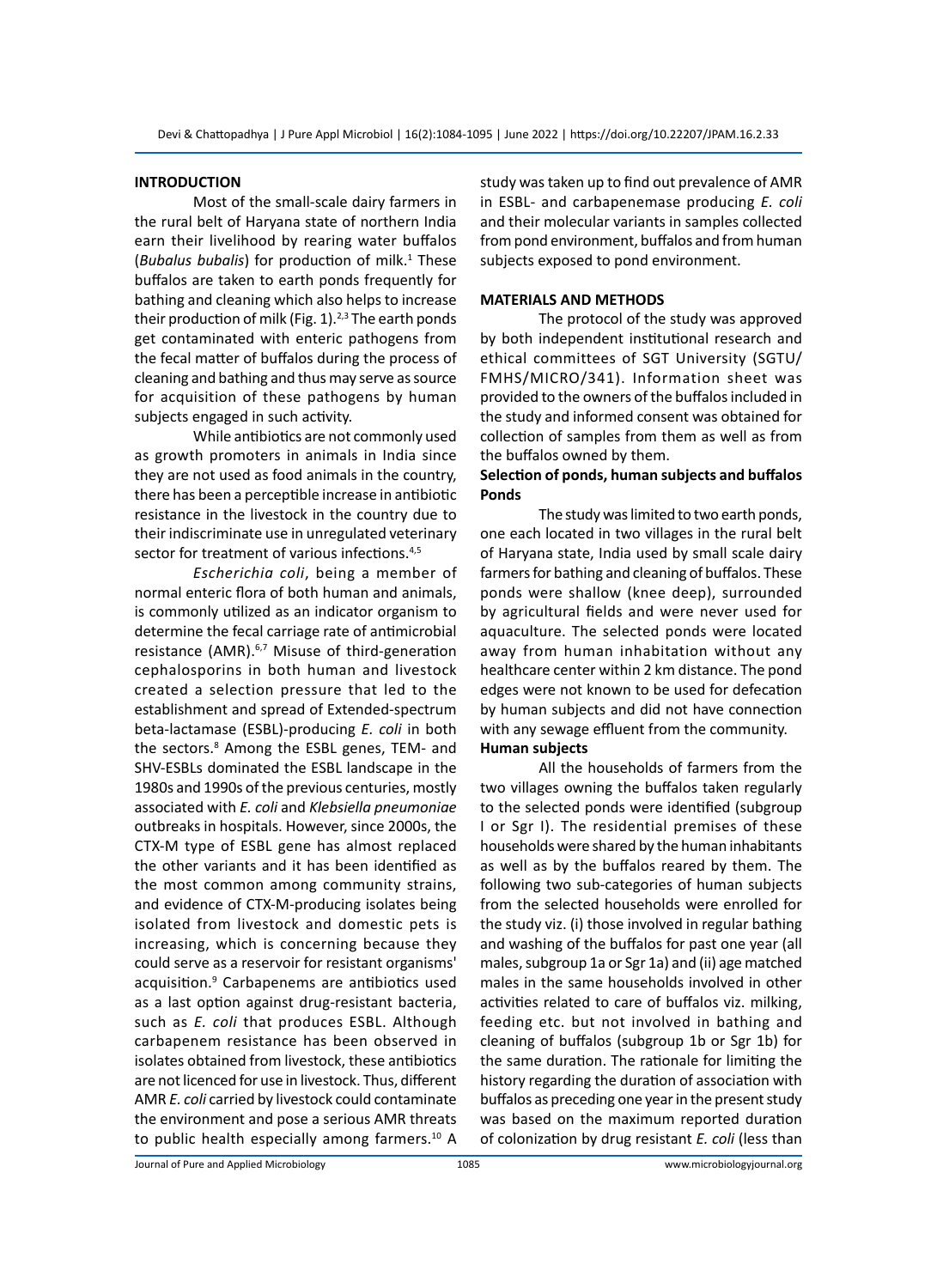6 months) and the purpose of the study being assessment of the prevalence of recently acquired resistant strains by the human subjects at the time of sampling.<sup>11,12</sup> Those subjects sharing dual responsibilities catered by Sgr Ia and Sgr 1b were not included. Age matched male subjects from an additional randomly selected 60 households, 30 each from the same two villages inhabited by Sgr Ia and Sgr Ib subjects were selected (subgroup II or Sgr II) where the households did not have any livestock in their premises and no member in the household had history of direct exposure to livestock (i.e. they were engaged in different occupations for living e.g. shopkeepers, vegetable vendors, school teachers, etc).

#### **Buffalos**

All the buffalos in the selected households inhabited by Sgr I subjects that were taken to the earth ponds regularly by their owners for bathing and cleaning were included in the study for sampling.

#### **Collection of specimens**

#### **Identification of sites for sampling of pond and pond environment**

This was carried out weekly for 12 months, 4 months (16 weeks) during each season e.g. summer (March-June), monsoon (July-October) and winter (November-February) in the year 2017-2018. Each pond was radially marked in four perpendicular intersecting radial directions. In each direction, three points were identified for sampling viz. pond surface water at 20 feet and at 2 feet distance from the edge of the pond and soil at 6 inches away from the soil-water interface in the same radial direction.

# **Sampling**

#### **Pond water**

One hundred ml of surface water sample was collected from each of the selected point in the pond stepwise by submerging presterilized stoppered water bottle up to the depth of approximately 20 cm below the surface of water, opening the stopper, holding the bottle horizontally allowing water to flow freely in the bottle and then closing the mouth of the container by stopper while holding the bottle at the same level.13 Each week a total of 8 surface water samples were collected from each pond, one each at 2 ft and 20 ft from the edge in 4 radial directions. Thus, a total of 128 surface water samples (8 samples X 16 weeks) were collected from each pond per season totaling to 256 samples from the two ponds.



**Fig. 1.** Human subject engaged in washing and cleaning of buffalos in earth pond.

Journal of Pure and Applied Microbiology 1086 www.microbiologyjournal.org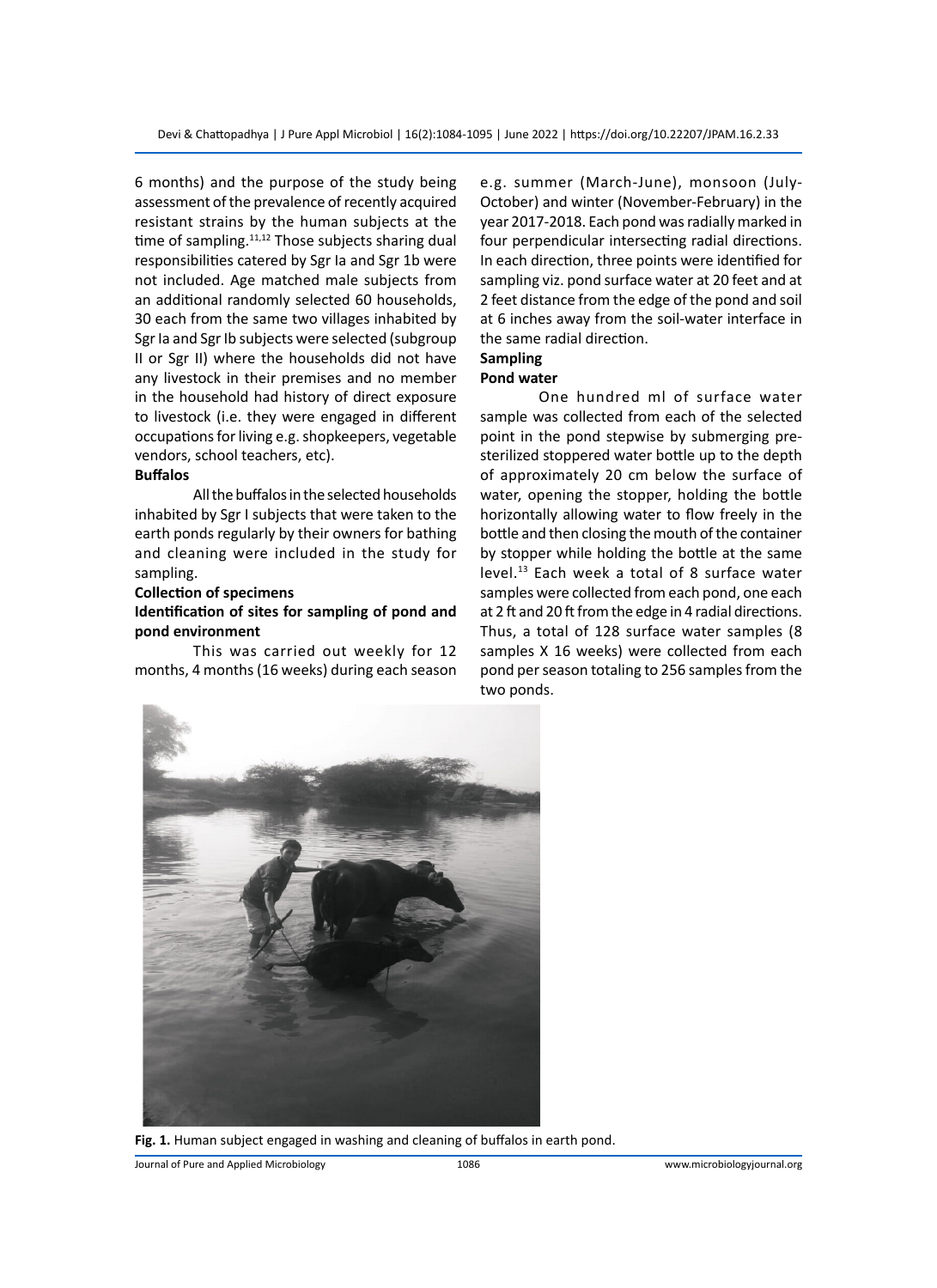#### **Pond bed sludge**

Sediment sludge sample was collected from the pond bed at each of the same points from where surface water samples were collected using wide mouth screw capped pre-sterilized glass containers sequentially by opening the lid of the container at the bottom of the pond, dragging the container with mouth open along the pond bed for short distance and recapping the container at the same level before bringing up on the surface. $^{13}$ A total of 128 pond bed sludge samples were collected in each season from each pond totaling to 256 samples from the two ponds. **Soil**

# Soil samples were collected in an area 6 inches away from water soil interface in each of the 4 radial directions selected for sampling of pond water and pond bottom sludge. Sampling was carried out at the selected point covering an approximate area of 10 cm by 10 cm square with five longitudinal, five latitudinal and two diagonal strokes of sterile swabs pre-moistened with nutrient broth, placed in polypropylene tube containing 1.5 ml of nutrient broth and was immediately transported to laboratory in ice pack within 30 minutes.<sup>14</sup>

#### **Buffalos**

This was carried out as a cross sectional study among all the buffalos taken to the two ponds for bathing and cleaning. Fresh fecal samples from all the buffalos were sampled within one minute of deposition outside the pond e.g. in the residential premises of their owners. Sterile swabs moistened with nutrient broth were immersed in the fecal material taking care to sample the area not touching the soil, placed in polypropylene tube containing nutrient broth and transported in ice box to the Microbiology laboratory within 30 minutes. Sampling was carried over for several consecutive days to ensure inclusion of all the buffalos.<sup>15</sup>

#### **Human subjects**

Each of the study participants was explained regarding collection of feces in sterile leak proof containers provided by the laboratory. Self-collected early morning fecal samples were transported to the Microbiology laboratory of SGTH within one hour of collection in insulated carriers with ice packs provided to the participants.<sup>16</sup>

#### **Bacteriological screening of ESBL producing** *E. coli* **and identification of the isolates**

Ten-fold dilutions of water and sediment sludge samples were prepared in physiological saline. Soil swabs and fecal swabs of buffalos collected in polypropylene tube containing nutrient broth were vortexed for 2 mins. For human sample, approximately 0.5 g of faecal sample was suspended in 1.5 ml of nutrient broth and vortexed for 2 mins.17,18 One hundred microliter of each sample viz. water, sediment sludge, soil, buffalo feces and human feces was inoculated on two MacConkey agar plates, one supplemented with 2μg of cefotaxime per ml (Mac-CTX) and the other supplemented with 2μg of ceftazidime per ml (Mac-CAZ). The inoculated plates were incubated aerobically at 37°C for 24-48 h. One lactose fermenting colony representing each distinct colonial morphotype suggestive of *E. coli* was regrown in the same selective plate and further identified using Vitek 2 system (BioMerieux, France). One isolate of each morphotype from each sample was selected for ESBL characterization.18

#### **Phenotypic confirmatory test for detection of ESBL production**

#### **Double disc synergy test (DDST)**

*E. coli* isolates were subjected to DDST, a phenotypic confirmatory test for ESBL detection.19 Two pairs of antibiotic discs, ceftazidime  $(30 \mu g)$ and ceftazidime plus clavulanic acid (30 µg plus 10  $\mu$ g) discs as first pair and cefotaxime (30 $\mu$ g) and cefotaxime plus clavulanic acid (30 µg plus 10 µg) discs as second pair were placed on a plate of Mueller Hinton agar inoculated with the suspension (turbidity of 0.5 MacFarland standard) of isolates. *K. pneumoniae* ATCC 700603 and *E. coli* ATCC 25922 were used as control strains.

### *Molecular identification of bla<sub>TEM</sub>, bla<sub>SHV</sub> and* **blaCTX-M genes**

Polymerase chain reaction (PCR) for detection of bla<sub>TEM</sub>, bla<sub>SHV</sub> and bla<sub>CTX-M</sub> was carried out for strains showing ESBL positivity in DDST using the pre-published sequences viz. TEM primers (TEMF ATGAGTATTCAACATTTCCGTG, TEMR TTACCAATGCTTAATCAGTGAG) amplifying 840-bp fragment, SHV primers (SHVSF ATTTGTCGCTTCTTTACTCGC, SHVSRTTTATGGCGTTACCTTTGACC) amplifying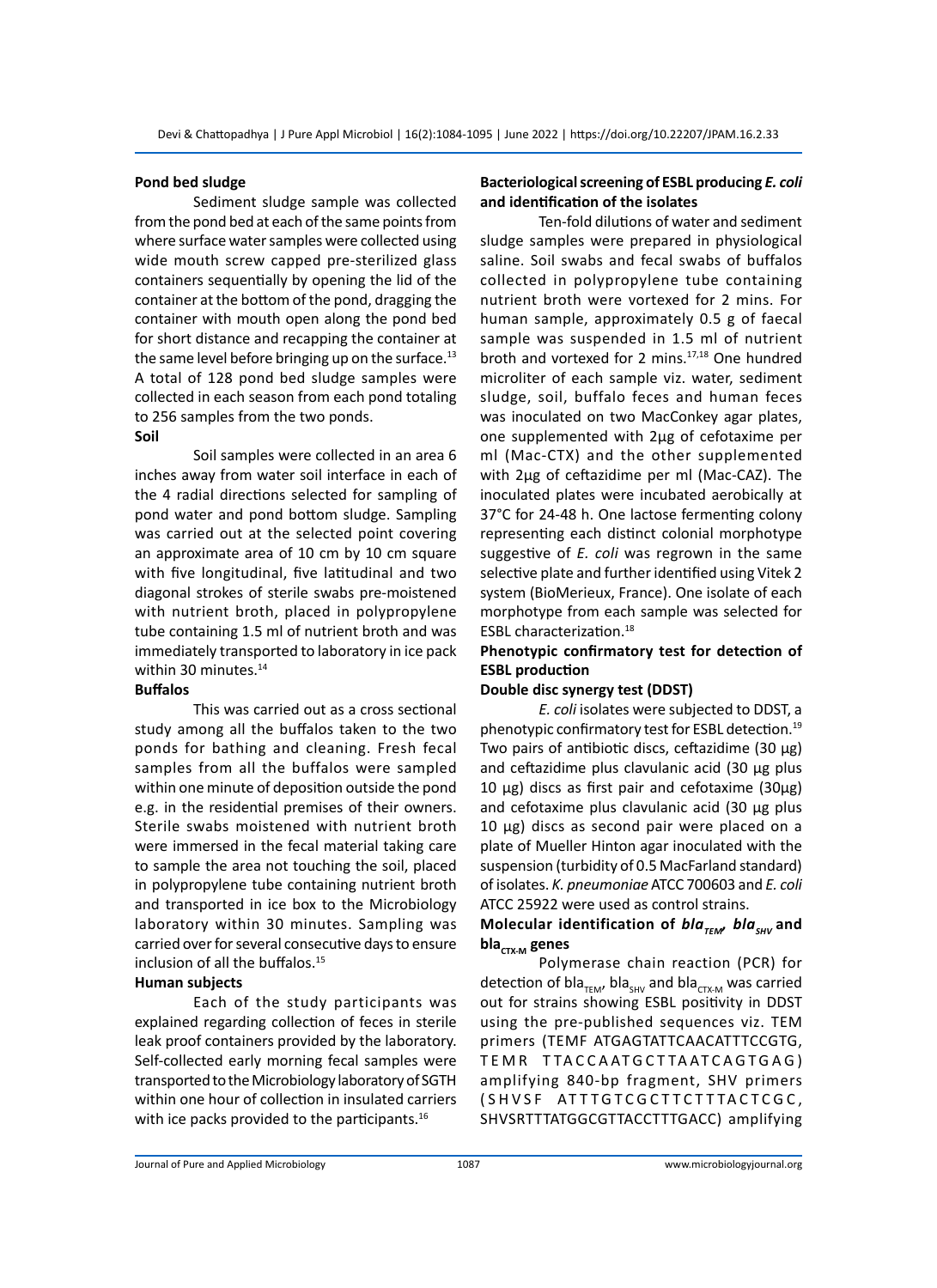1051-bp fragment and CTX-M primers (CTX-MF TTTGCGATGTGCAGTACCAGTAA, CTX-MR CGATATCGTTGGTGGTGCCATA) amplifying 544-bp fragment.<sup>20</sup>

#### **Antibiotic susceptibility testing**

All the ESBL positive isolates were subjected to antibiotic susceptibility testing (AST) by Kirby-Bauer disc diffusion method on Mueller-Hinton agar and the results were interpreted based on zone of inhibition validated as per CLSI guidelines.19 Following antibiotics were tested as per disc concentration and strength indicated: ampicillin (10 µg), amoxicillin-clavulanic acid (20/10 µg), piperacillin/tazobactam (100/10 µg), amikacin (30µg), gentamicin (10µg), cefotaxime (30µg), ceftriaxone (30µg), cefepime (30µg), aztreonam (30µg), ciprofloxacin (5µg), co-trimoxazole (25µg), ertapenem (10µg), meropenem (10µg)

**Table 1.** Positivity and molecular types of ESBL among *E. coli* isolated from pond environment

| Season<br>Positivity | <b>ESBL</b>                                                                                  |                                                          | Location for collection of pond sample      |                                         |                                             | Edge soil<br>(LS)                             |
|----------------------|----------------------------------------------------------------------------------------------|----------------------------------------------------------|---------------------------------------------|-----------------------------------------|---------------------------------------------|-----------------------------------------------|
|                      |                                                                                              | 2 ft from edge (L1)                                      |                                             | 20 ft from edge (L2)                    |                                             |                                               |
|                      |                                                                                              | Sub-surface<br>water (L1a)<br>$n = 128$                  | Sediment<br>sludge (L1b)<br>$n = 128$       | Sub-surface<br>water (L2a)<br>$n = 128$ | Sediment<br>sludge (L2b)<br>$n = 128$       | $n = 128$                                     |
|                      |                                                                                              | No (%)                                                   | No (%)                                      | No (%)                                  | No (%)                                      | No (%)                                        |
| Summer               | <b>ESBL</b><br>CTX-M alone*<br>CTX-M with other                                              | 41 $(32)$ <sup>@</sup><br>35 (85.4)<br>3(7.3)            | 30 (23.4)<br>26 (86.7)<br>2(6.7)            | 18 (14.1)<br>17 (94.4)<br>$\Omega$      | 17(13.3)<br>15 (88.2)<br>2(11.8)            | 12(9.4)<br>11 (91.7)<br>0                     |
|                      | ESBL genes*<br>Other ESBL genes<br>alone*                                                    | 3(7.3)                                                   | 1(3.3)                                      | 1(5.6)                                  | 0                                           | 1(8.3)                                        |
| Monsoon              | <b>ESBL</b><br>CTX-M alone*<br>CTX-M with other<br>ESBL genes*<br>Other ESBL genes<br>alone* | 56 (43.8) <sup>@</sup><br>48 (85.7)<br>5(8.9)<br>3(5.4)  | 46 (35.9)<br>39 (84.8)<br>5(10.9)<br>2(4.3) | 32 (25.8)<br>29 (90.6)<br>3(9.4)<br>0   | 32 (25)<br>32 (100)<br>0<br>$\Omega$        | 15 (11.7)<br>13 (86.7)<br>2(13.3)<br>$\Omega$ |
| Winter               | <b>ESBL</b><br>CTX-M alone*<br>CTX-M with other<br>ESBL genes*<br>Other ESBL genes<br>alone* | 30 $(23.4)$ <sup>@</sup><br>24 (80)<br>4(13.3)<br>2(6.7) | 20(15.6)<br>18 (90)<br>2(10)<br>0           | 10(7.8)<br>8(80)<br>0<br>2(20)          | 14 (10.9)<br>11 (78.3)<br>2(14.3)<br>1(7.1) | 5(3.9)<br>4 (80)<br>1(20)<br>$\Omega$         |

\*Calculated as no (%) of the total ESBL positive isolates

#### **Statistical comparisons**

@ L1a vs L2a: Summer *P=* 0.001; Monsoon *P=* 0.004: Winter *P=* 0.001

| Comparison of seasons    | L1a     | L1b     | L2a     | L2b      |
|--------------------------|---------|---------|---------|----------|
| <b>Monsoon vs Summer</b> | 0.05    | 0.03    | 0.03    | 0.02     |
| Monsoon vs Winter        | 0.001   | < 0.001 | < 0.001 | 0.003    |
| Summer vs Winter         | NS(0.1) | NS(0.1) | NS(0.1) | NS (0.6) |
|                          |         |         |         |          |

Note: (i) None of the samples in any location of pond environment yielded *E. coli* isolate with carbapenem resistance (ii) There was no statistical difference in rate of ESBL positivity among *E. coli* isolated from sub-surface water and sediment sludge at both the locations in pond (L1 andL2) regardless of season.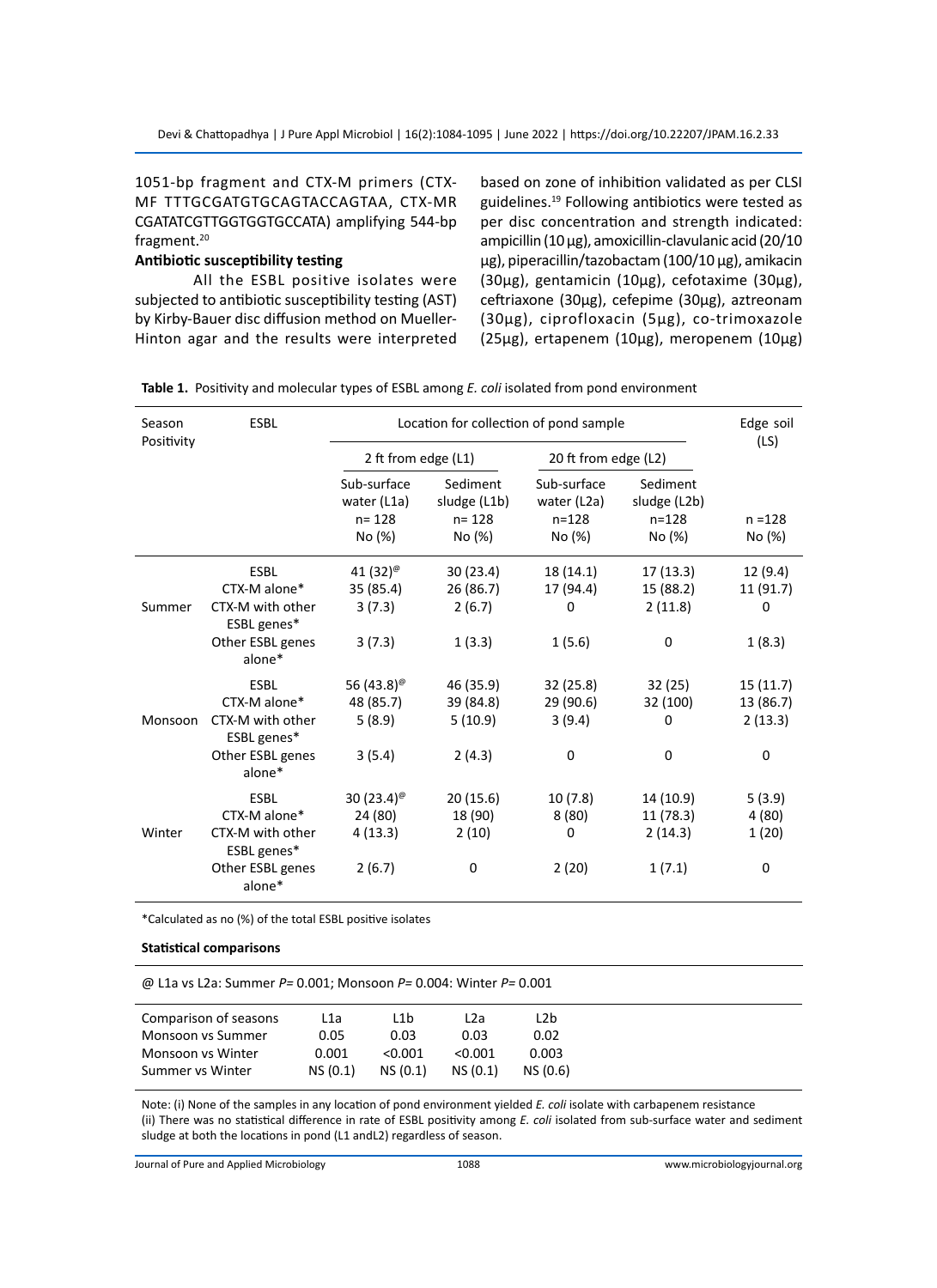| Type of resistance                                                                                      | With<br>animals                                      | Samples from human subjects<br>companion                | Without<br>companion<br>animals                       |                                                      | Statistical comparisons                               |                                                      |
|---------------------------------------------------------------------------------------------------------|------------------------------------------------------|---------------------------------------------------------|-------------------------------------------------------|------------------------------------------------------|-------------------------------------------------------|------------------------------------------------------|
|                                                                                                         | Sgrla<br>$(n=104)$                                   | Sgrlb<br>$(n=82)$                                       | Sgr II<br>$(n=196)$                                   | Sgrla<br>Vs<br>Sgr II                                | Sgrla<br>Vs<br>Sgr II                                 | Sgrlb<br>Vs<br>Sgr II                                |
| <b>ESBL</b><br>CTX-M alone*<br>CTX-M with other ESBL genes*<br>Other ESBL genes alone*<br>Carbapenemase | 39(37.5)<br>31(79.5)<br>7 (17.9)<br>1(2.6)<br>3(7.7) | 17 (20.7)<br>13 (76.4)<br>2(11.8)<br>2(11.8)<br>2(11.8) | 44 (22.4)<br>37 (84.1)<br>5(11.4)<br>2(4.5)<br>4(9.1) | 0.01<br>NS (0.6)<br>NS (0.8)<br>NS (0.2)<br>NS (0.6) | 0.006<br>NS (0.9)<br>NS (0.7)<br>NS (0.7)<br>NS (0.8) | NS, 0.8<br>NS (0.5)<br>NS(1)<br>NS (0.3)<br>NS (0.8) |

**Table 2.** Prevalence of AMR in human subjects with or without companion animals (water buffalos)

\*Calculated as no. (%) of the total ESBL positive isolates

Note: Prevalence of ESBL-EC in samples from companion animals (buffalos) was found to be 31.1% (89 out of 286), of which 80.9% (72 out of 89), 12.4% (11 out of 89) and 6.7% (6 out of 89) were found to harbour CTX-M alone, CTX-M with other ESBL genes and other ESBL genes alone respectively. None of the isolates from pond environment or companion animal showed evidence of carbapenemase production.

and imipenem (10µg) and tigecycline (15µg). In addition, a third-generation cephalosporin viz. ceftiofur known to be used only in veterinary sector, was also included, (EFT disc, 30µg, Oxoid Ltd., United Kingdom) included and the results were interpreted as per CLSI guidelines for drugs used for veterinary use.<sup>21</sup>

#### **Statistical analysis**

Prevalence of ESBL, CTX-M and other ESBL types and carbapenem resistance were expressed in terms of percentage resistant and were compared by chi-square test as categorical variables. P-value less than 0.05 was considered to be statistically significant.

#### **RESULTS**

During each of the three seasons, a total of 256 pond surface water samples, comprising of 128 collected from each pond and 256 pond bed sludge samples collected from same locations were analyzed in the present study. Fecal specimens from 104, 82 and 196 human subjects belonging to categories Sgr 1a, Sgr Ib and Sgr II respectively and a total of 286 buffalos sharing residential premises with Sgr Ia and Sgr Ib human subjects were subjected to similar analysis.

Prevalence of ESBL producing *E. coli* was detected to be maximum during rainy season followed by summer and winter in all locations of pond environment i.e. surface water, pond bed sludge and soil. Out of the three sites in each radial direction chosen for sampling of pond environment, samples collected at 2 ft distance from water edge showed higher prevalence of ESBL producing *E. coli* in surface water as well as in pond sludge compared to other two sites regardless of the season. However, there was no statistical difference in the prevalence of ESBL producing *E. coli* between samples collected from surface water and that from sludge at the same point of collection in the pond. Analysis of molecular types of the ESBL positive isolates revealed CTX-M variety alone to be the predominant type regardless of the point of collection from pond environment with very few isolates found to harbor CTX-M plus other ESBL genes and other ESBL genes alone (Table 1).

Prevalence of ESBL producing *E. coli* along with its CTX-M variety was more in the Sgr Ia human subjects compared to those belonging to Sgr Ib and Sgr II (Table 2). There was high prevalence of ESBL producing *E. coli* among the isolates from buffalos (89 out of 286 i.e. 31.1% of buffalos) that belonged predominantly to CTX-M type alone (72 out of 89 i.e. 80.9 %) (data shown in footnote of Table 2). Carbapenem resistance could be detected in human subjects belonging to various subgroups with comparable prevalence without being detected in any sample from pond

Journal of Pure and Applied Microbiology 1089 www.microbiologyjournal.org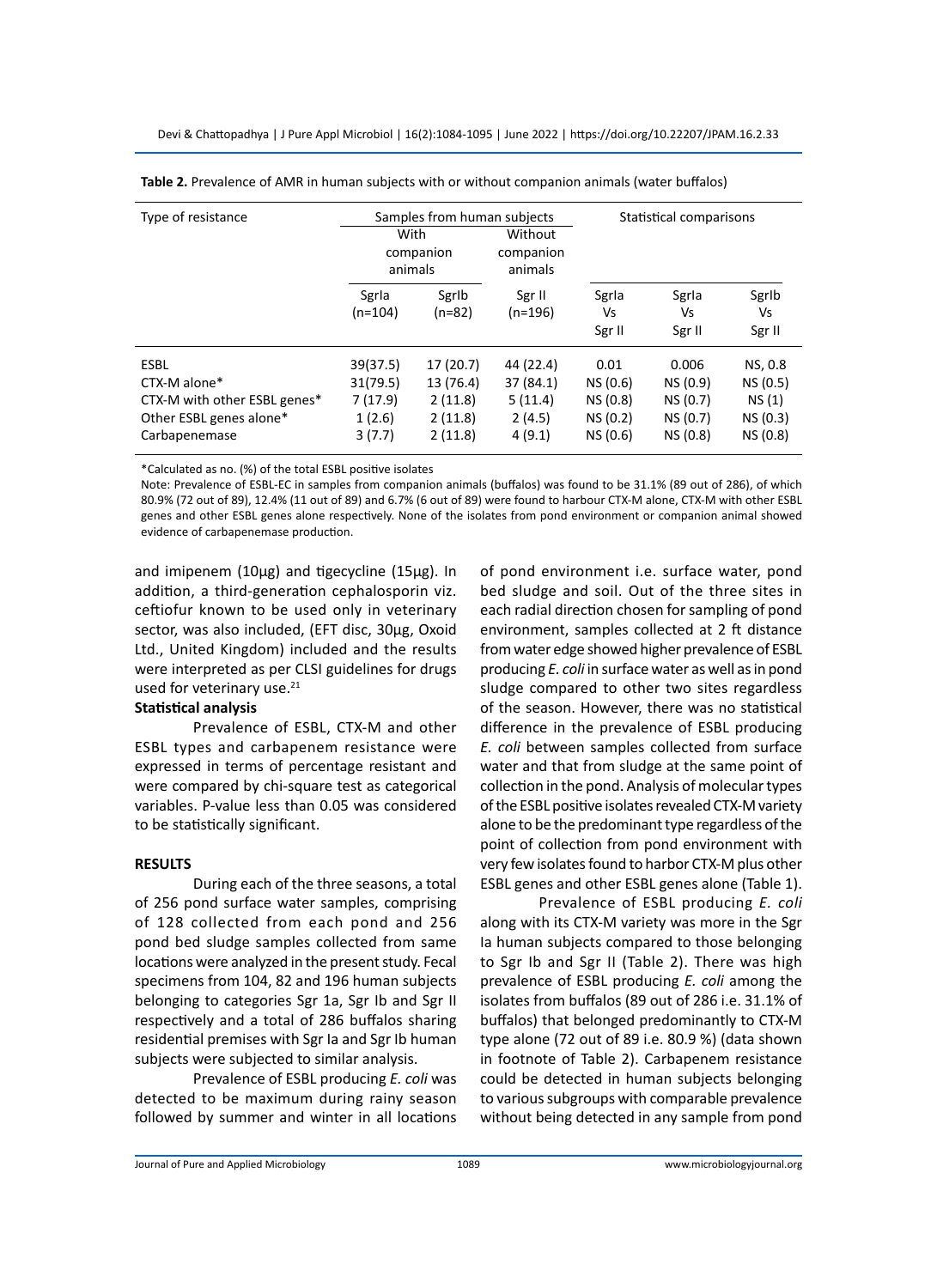|                              | jects<br>Human sub         |                              | Companion<br>animals | environment<br>Pond |           |                                   | Statistical comparison between various<br>categories of human subjects |                             |
|------------------------------|----------------------------|------------------------------|----------------------|---------------------|-----------|-----------------------------------|------------------------------------------------------------------------|-----------------------------|
| No (%)<br>Sgr la<br>$n = 39$ | No (%)<br>Sgr Ib<br>$n=17$ | No (%)<br>$n = 44$<br>Sgr II | No (%)<br>$n = 89$   | $n = 378$<br>No (%) | Overall   | Sgr la<br>Sgr Ib<br>$\frac{2}{3}$ | Sgr la<br>Sgr II<br>$\frac{1}{2}$                                      | Sgr Ib<br>Sgr II<br>$\zeta$ |
| 14(35.9)                     | 6(35.3)                    | 18 (40.9)                    | 21(23.6)             | 73 (19.3)           | NS (0.7)  | NS(1)                             | NS (0.6)                                                               | NS (0.7)                    |
| 7(20.5)                      | 1(5.9)                     | 3(6.8)                       | 21 (23.6)            | 27(7.1)             | NS (0.07) | NS (0.2)                          | NS (0.1)                                                               | NS (0.9)                    |
| 39(100)                      | 17 (100)                   | 42 (95.5)                    | 84 (94.4)            | 378 (100)           | NS (0.2)  | NS(1)                             | NS (0.3)                                                               | NS (0.6)                    |
| 13(33.3)                     | 3(17.6)                    | $\circ$                      | 50 (56.2)            | 168 (44.4)          | 0.001     | NS (0.2)                          | 0.001                                                                  | 0.01                        |
| 11(28.2)                     | 4(23.5)                    | 12(27.3)                     | 16 (18)              | 43 (11.4)           | NS (0.9)  | NS (0.7)                          | NS (0.9)                                                               | NS (0.8)                    |
| 39 (100)                     | 17 (100)                   | 44 (100)                     | 89 (100)             | 360 (95.2)          | ï         | ï                                 | í.                                                                     | ĭ,                          |
| 10(25.6)                     | 3(17.6)                    | 8(18.2)                      | 17(19.1)             | 32 (8.5)            | NS (0.4)  | NS (0.5)                          | NS (0.4)                                                               | NS(1)                       |
| 12(30.8)                     | 2(11.8)                    | 2(4.5)                       | 21 (23.6)            | 60(15.9)            | 0.004     | NS (0.1)                          | 0.001                                                                  | NS(0.3)                     |
| 3(7.7)                       | 2(11.8)                    | 4(9.1)                       | $\overline{0}$       | $\overline{0}$      | NS (0.8)  | NS (0.6)                          | NS (0.8)                                                               | NS (0.9)                    |
| 17(43.6)                     | 4(23.5)                    | 7 (15.9)                     | 41 (46.1)            | 135 (35.7)          | 0.002     | NS(0.2)                           | 0.006                                                                  | NS (0.5)                    |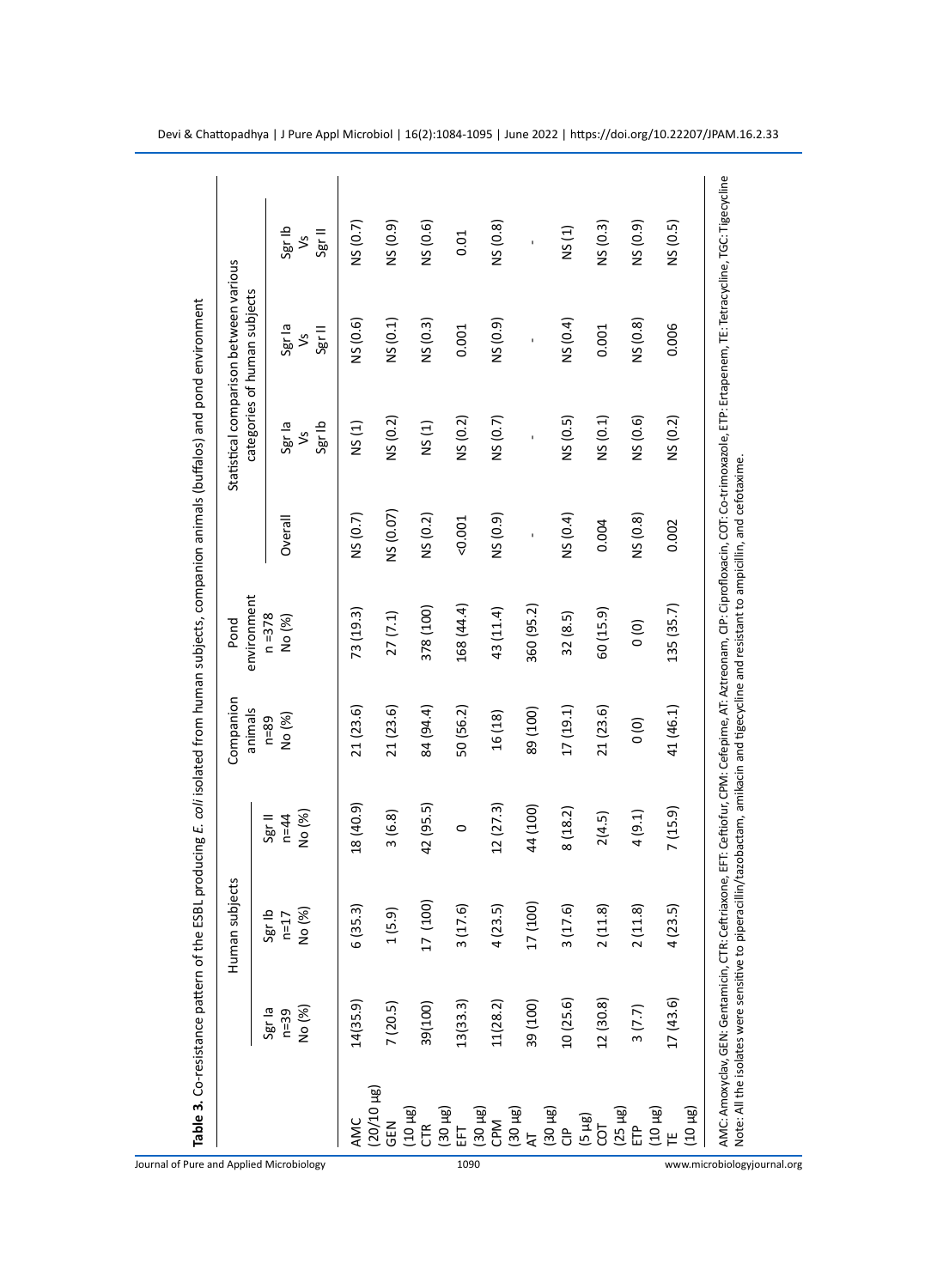environment or from animal source i.e. from buffalos.

Prevalence of the co-resistance pattern among the ESBL resistant *E. coli* isolated from the three subgroups of human subjects showed identical pattern for all the antibiotics tested except that for gentamicin, ciprofloxacin and ceftiofur that were found to be more prevalent among the Sgr Ia i.e. the subgroup of human subjects engaged in bathing the buffalos in the pond compared to Sgr Ib i.e.. the human subjects in the same residential premises involved in other types of care of buffalos as well as to Sgr II human subjects that were not associated with direct contact with any livestock. Such difference was more marked for Ceftiofur compared to other two antibiotics i.e. gentamicin and ciprofloxacin (Table 3).

#### **DISCUSSION**

Numerous studies on ESBL-producing *Enterobacteriaceae* isolated from aquatic environments have been focused on reservoirs fed by antimicrobials in aquaculture.  $2^{2-24}$ There is an isolated report on ESBL-producing *Enterobacteriaceae* in water reservoir serving as source of drinking water in rural area. $25$  To the best of our knowledge there is hardly any study on assessment of risk for acquisition of ESBL producing Enterobacteriaceae from earth pond used for bathing and cleaning of livestock by humans.

In the present study, prevalence of AMR in pond environment was found to be maximum during the rainy season compared to other seasons regardless of the type of sample i.e. pond edge soil or sediment sludge or surface water and location of sampling in the pond i.e. 2ft or 20 ft away from pond edge. In a study by Hoa, et al. in Vietnam higher prevalence of Tetracycline and Ampicillin resistant bacteria were recorded in the rainy season than other seasons. $26$  Heavy rains during the monsoon season leads to considerable flow of run-off water from soil and anthropogenic sources into aquatic environments carrying bacteria and accompanying resistant genes.<sup>27,28</sup> The load of different varieties of AMR was found to be maximum in both surface water and sediment samples at the point closer to the edge of the pond (at 2 ft from edge) compared to the similar samples collected further away from the edge (20 ft away from the edge) and least from the dry soil on the edge. While the ponds selected in the present study were away from any health care setting (> 2 km distance), we could not rule out the possible contribution of runoff water from surrounding agricultural soils that are frequently irrigated with canal water receiving untreated community sewage.<sup>29</sup> Moreover, local birds e.g. common egrets, pigeons visiting the pond may contribute to ESBL producing *E. coli* as reported in elsewhere.30 These factors may explain highest prevalence of ESBL producing *E. coli* detected in surface water and sludge samples drawn from the area closer to the edge of the pond compared to the location further away from the edge and the pond edge soil samples that is exposed to sunlight and dry atmosphere providing the least favorable environment for persistence or growth of bacteria. In the present study *E. coli* with ESBL positivity were isolated from the pond bottom sludge samples with same frequency as that of surface samples at the same site. This appears to be a paradoxical observation considering that pond sediment is known to be rich in organic matters $31$  and coliforms are facultative anaerobes.<sup>32</sup> Probable explanation for such observation could be shallowness of pond insignificant enough to result in difference at the two levels and vigorous mixing of water due to movement of buffalos and humans.27

ESBL producing isolates, especially those producing CTX-M type enzymes, are able to colonize into almost any kind of setting and are now being increasingly acquired by the human community.33 As a consequence, the CTX-Ms have emerged to be the dominant type of ESBL over the years replacing the TEM and SHV types in both human, $34$  veterinary sector $35$  as well as in environment $36$  which is also reflected in the present study showing the CTX-M variety being the predominant molecular variety among the ESBL isolates from all sources.

Present study showed that the activities like bathing and cleaning of the livestock in earth ponds could serve as important risk factors for transmission of AMR from the livestock to human since prevalence of various categories of AMR studied were significantly higher in the subjects engaged in bathing and cleaning of livestock (sgr Ia) compared to the age and sex matched members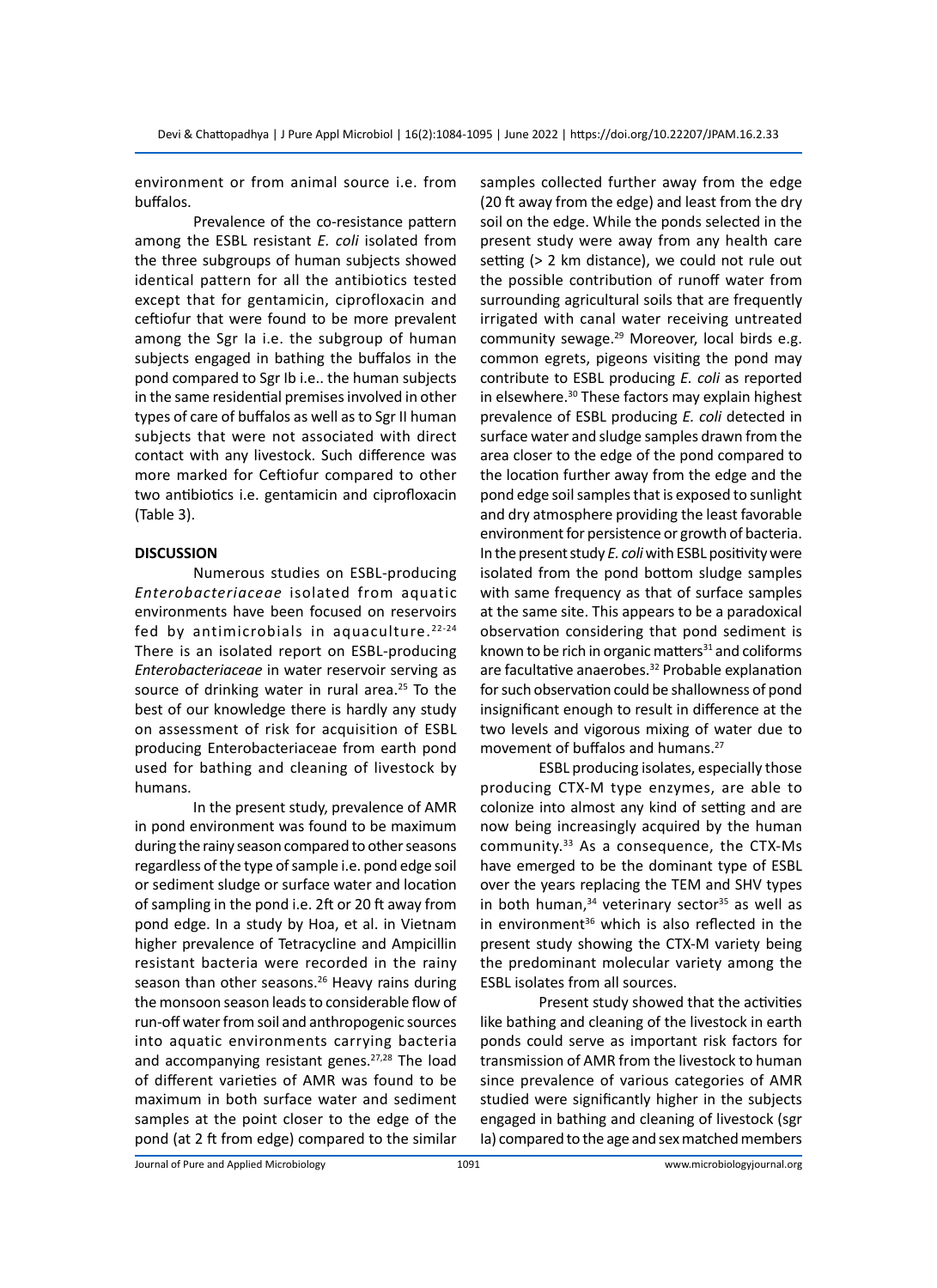in same families without such engagement (sgr Ib) as well as to the group of villagers without having direct exposure to livestock (sgr II). Considering that the ponds selected in the present study in Northern India were not used for any activity like aquaculture or had any access to effluents from health care establishment, the apparent source of AMR demonstrated in *E. coli* isolated in pond water and pond bed sludge could be the fecal contamination from buffalos that showed high prevalence of intestinal carriage of similar organisms in the present study. In contrast to developing countries, livestock are not used as food animals in India and thus application of antibiotics as growth promoters does not seem to account for such high prevalence of AMR in them. However, in contrast to the use of antibiotics in human, there are no well-defined regulatory guidelines on veterinary use of antibiotics in India resulting in their indiscriminate use.37 Thus, unregulated use of antibiotics for various ailments in livestock could account for high AMR in them encountered in the present study. A survey published in 2005 by the OIE (World Organization for Animal Health) revealed that lack of regulatory guidelines controlling the use of antimicrobial agents in livestock is not unique for India.<sup>38</sup> Even in developed countries like United States, many antibiotics are readily available to the livestock farmers without any prescription.<sup>39</sup> Transmission of resistant bacteria from animals to humans through oral route have been documented in numerous reports among subjects in close association with livestock.<sup>40,41</sup> Our observation adds another scenario for transmission of antibiotic resistant bacteria through oral route hitherto unreported. Most of the data on carbapenem resistance in rural community from this part of the country, although limited, are hospital based showing prevalence rate as 7.8 to 22.1%.42-44 Observation in our laboratory indicated a steady rise in the prevalence of carbapenemase producing *E. coli* and *K. pneumoniae* in clinical specimens among patients from the local rural community attending hospitals over the period between 2015 and 2018.45 However, there is hardly any report on estimation of carriage rate of carbapenem resistance in rural community other than those seeking health care that may be an important determinant of the burden in the population.

Comparable prevalence of carbapenem resistance in various subgroups of human subjects i.e. those involved in the activity of bathing and cleaning of buffalos, those involved in other activities related to other types of care of buffalos and those without any direct exposure to the buffalos suggest lack of association with livestock as the primary cause of such resistance. In an earlier study on surveillance of carbapenem resistance in a subpopulation of hospital attending patients (mostly farmers with livestock) from the same rural community in which the ponds in the present study are located the prevalence of carbapenem resistant among *E. coli* was found to be (7.8%) that could be epidemiologically linked with history of prior exposure to hospital environment rather than association with livestock.42 Carbapenems are not permitted for animal use globally.46 To the best of knowledge, there has not been any report from India on carbapenem resistance among animals that supports lack of any isolation of carbapenem resistant *E. coli* in samples from buffalos in the present study.

Fluoroquinolones, third-generation cephalosporins and tetracyclines are the most commonly used antibiotics in veterinary sector in many developing countries, resulting in injudicious use of these antibiotics.<sup>47</sup> Moreover, use of penicillins, tetracyclines, macrolides and aminoglycosides are pronounced in veterinary medicine, and these have been used for more than 50 years in livestock for treatment of ailments like mastitis, pneumonia and metritis.<sup>48</sup> An interesting observation of the present study was the finding of resistance to ceftiofur exclusively among human subjects having companion livestock, in significantly higher proportion among those engaged in bathing and cleaning of buffalos compared to those without such engagement. Ceftiofur, a third-generation cephalosporin is known to be used exclusively for veterinary ailments and is not considered for human use due to its toxicity.<sup>49</sup> However, ceftiofur has been reported to be capable of transferring resistance to other members of third generation Cephalosporins of human therapeutic importance.<sup>50</sup>

#### **CONCLUSION**

Higher carriage rate of antibiotic resistance detected in the human population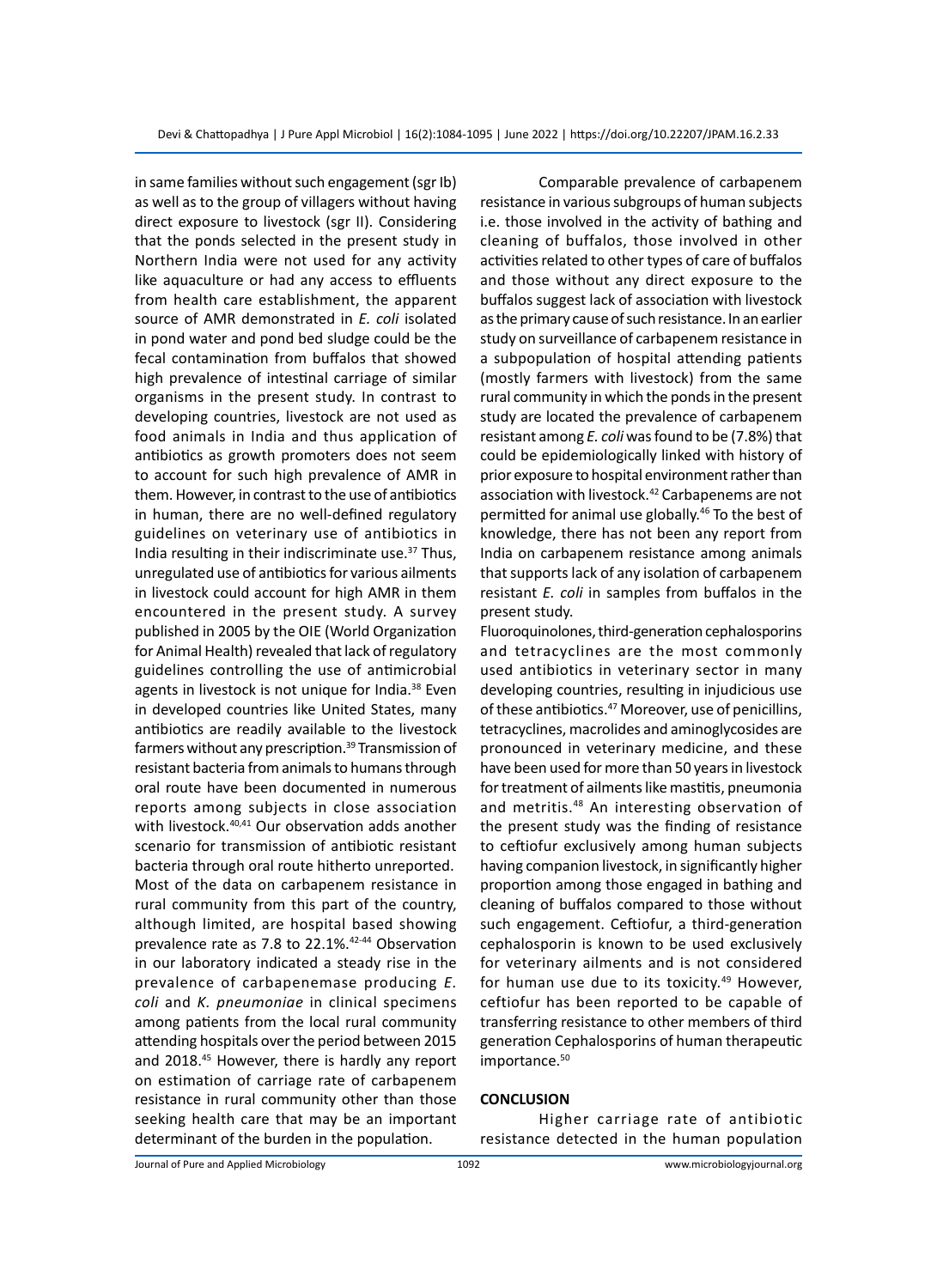engaged in the bathing and cleaning of buffalos, especially for the antibiotics used in veterinary therapy suggests the activities associated with bathing and cleaning of buffalos as definite risk factors towards acquisition of such resistance.

#### **AKNOWLEDGMENTS**

None.

#### **CONFLICT OF INTEREST**

The authors declare that there is no conflict of interest.

#### **FUNDING**

None.

#### **AUTHORS' CONTRIBUTION**

LSD contributed in specimen collection, conducting laboratory work, data analysis and manuscript writing. DC contributed in study conception and designing the protocol, supervised the overall work and manuscript writing. Both the authors read and approved the final manuscript for publication.

#### **DATA AVAILABILITY**

The datasets generated during and/or analysed during the current study are available from the corresponding author on reasonable request.

#### **ETHICS STATEMENT**

This study was approved by the Institutional Ethics Committee, SGT University under the protocol no. SGTU/FMHS/MICRO/341.

#### **REFERENCES**

- 1. Freed SA, Freed RS. Cattle in a North Indian Village. *Ethnol.* 1972;11(4):399-408. doi: 10.2307/3773071
- 2. Cruz-Cruz LADL, Guerrero-Legarreta I, Ramirez-Necoechea R, et al. The behavior and productivity of water buffalo in different breeding systems: a review. *Vet Med-Czech.* 2014;59(4):181-193. doi: 10.17221/7479-VETMED
- 3. Presicce GA. The Buffalo (*Bubalus bubalis*) Production and Research. Benthem Science Publishers; 2017. doi: 10.2174/97816810841761170101
- 4. Holmes AH, Moore LSP, Sundsfjord A, et al. Understanding the mechanism and drivers of antimicrobial resistance. *The Lancet.* 2016;387(10014):176-187. doi: 10.1016/ S0140-6736(15)00473-0
- 5. Marshall BM, Levy SB. Food animals and antimicrobial: impact on human health. *Clin Microbiol Rev.*

2011;24(4):718-733. doi: 10.1128/CMR.00002-11

- 6. Gao L, Hu J, Zhang X, et al. Dissemination of ESBLproducing *Escherichia coli* of chicken origin to the nearby river water. *J Mol Microbiol Biotechnol.* 2014;24(4):279-285. doi: 10.1159/000365786
- 7. Gao L, Hu J, Zhang X, et al. Application of swine manure on agricultural fields contributes to extendedspectrum β-lactamase-producing *Escherichia coli* spread in Tai'an, China. *Front Microbiol.* 2015;6:313. doi: 10.3389/fmicb.2015.00313
- 8. Benavides JA, Salgado-Coxito M, Opazo-Capurro A, et al. ESBL-producing *Escherichia coli* carrying CTX-M genes circulating among livestock, dogs, and wild mammals in small-scale farms of Central Chile*. Antibiotics.* 2021;10(5):510. doi: 10.3390/ antibiotics10050510
- 9. Pitout JDD, Nordmann P, Laupland KB, Poirel L. Emergence of *Enterobacteriaceae*-producing extended-spectrum beta-lactamases (ESBLs) in the community. *J Antimicrob Chemother.* 2005;56(1):52- 59. doi: 10.1093/jac/dki166
- 10. Ghazali MF, Chai MH, Sukiman MF, Mohamad MN, Ariffin SMZ. Prevalence of carbapenem-resistant *Escherichia coli* (CREC) within farm animals in Malaysia. *Int J Infect Dis.* 2021;101(S1):534-535. doi: 10.1016/j. ijid.2020.09.1386
- 11. Lubbert C, Straube L, Stein C, et al. Colonization with extended-spectrum beta-lactamase-producing and carbapenemase-producing *Enterobacteriaceae* in international travellers returning to Germany. *Int J Med Microbiol.* 2015;305(1):148-156. doi: 10.1016/j. ijmm.2014.12.001
- 12. Ruppe E, Armand-Lefevre L, Estellat C, et al. High rate of acquisition but short duration of carriage of multi-drug resistant *Enterobacteriaceae* after travel to the tropics. *Clin Infect Dis.* 2015;61(4):593-600. doi: 10.1093/cid/ civ333
- 13. Batram J, Balance R. UNEP/WHO publication: Water quality monitoring - a practical guide to the design and implementation of freshwater quality studies and monitoring programs. United Nations Environment Programme and the World Health Organization, 1996.
- 14. Freeman JC, Nimmo J, Gregory E, et al. Predictors of hospital surface contamination with ESBL-producing *Escherichia coli* and *Klebsiella pneumoniae*: patient and organism factors. *Antimicrob Resist Infect Control.*  2014;3:5. doi: 10.1186/2047-2994-3-5
- 15. Mercat M, Clermont O, Massot M, et al. *Escherichia coli* population structure and antibiotic resistance at a buffalo/cattle interface in Southern Africa. *Appl Environ Microbiol.* 2016;82(5):1459-1467. doi: 10.1128/AEM.03771-15
- 16. Luvsansharav UO, Hirai I, Nakata A, et al. Prevalence of and risk factors associated with faecal carriageof CTX-M b-lactamase-producing *Enterobacteriaceae* in rural Thai communities. *J Antimicrob Chemother.*  2012;67(7):1769-1774. doi: 10.1093/jac/dks118
- 17. Schmidt AS, Bruun MS, Dalsgaard I, Pedersen K, Larsen JL. Occurrence of antimicrobial resistance in fishpathogenic and environmental bacteria associated with four Danish Rainbow trout Farms. *Appl Environ Microbiol.* 2000;66(11):4908-4915. doi: 10.1128/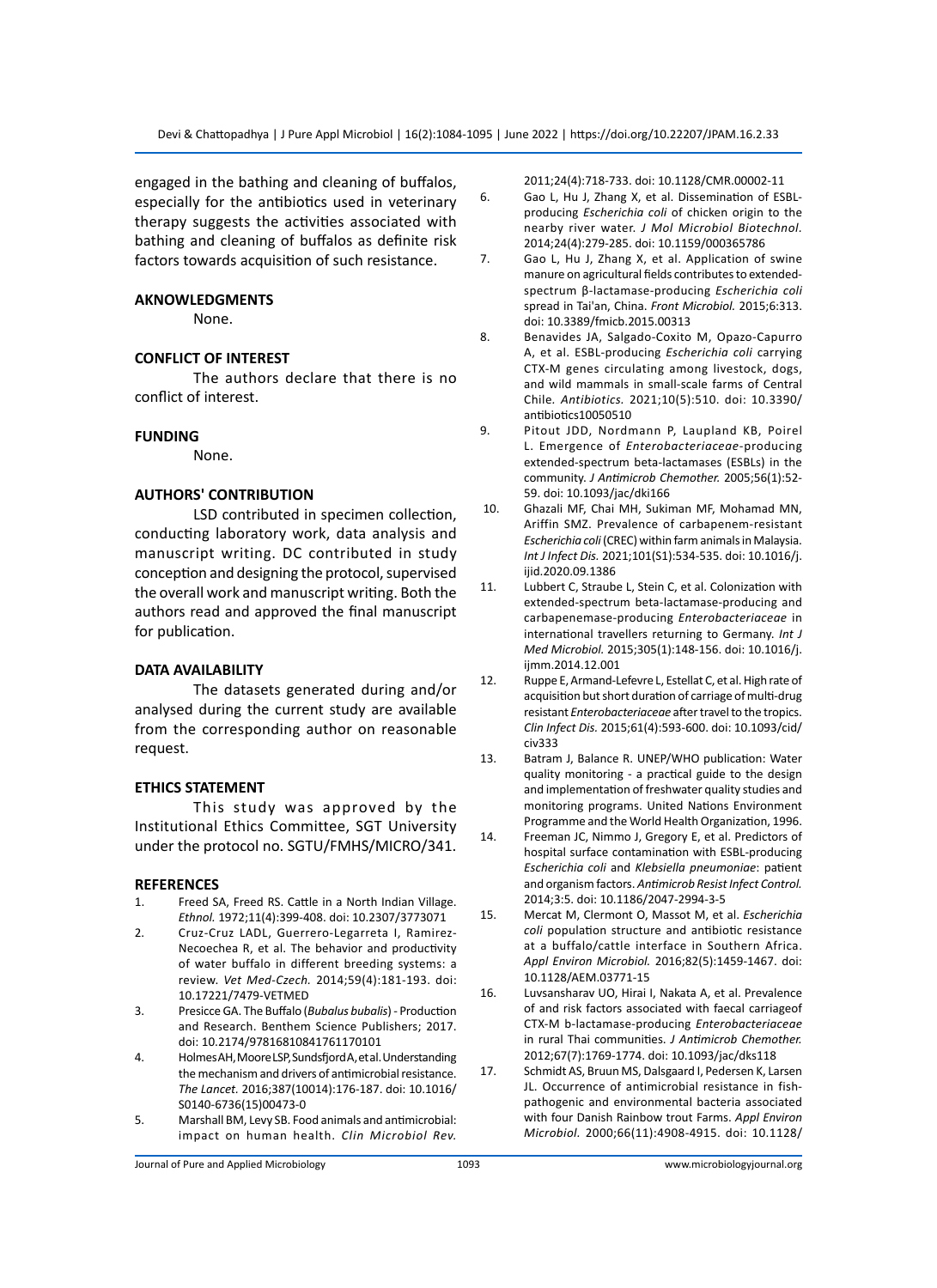AEM.66.11.4908-4915.2000

- 18. Valverde A, Coque TM, Sanchez-Moreno MP, Rollan A, Baquero F, Canton R. Dramatic increase in prevalence of fecal carriage of extended-spectrum β-lactamaseproducing Enterobacteriaceae during non-outbreak situations in Spain. *J Clin Microbiol.* 2004;42(10):4769- 4775. doi: 10.1128/JCM.42.10.4769-4775.2004
- 19. Clinical Laboratory Standard Institute (CLSI), Performance Standards for Antimicrobial Susceptibility Testing; 29<sup>th</sup> Informational Supplement. M100-S27, CLSI, Wayne, Pennsylvania, USA, 2019.
- 20. Sidjabat HE, Paterson DL, Adams-Haduch JM, et al. Molecular epidemiology of CTX-M-producing *Escherichia coli* isolates at a tertiary medical center in Western Pennsylvania. *Antimicrob Agents Chemother.* 2009;53(11):4733-4739. doi: 10.1128/AAC.00533-09
- 21. Clinical and Laboratory Standards Institute. Performance standards for antimicrobial disk and dilution susceptibility tests for bacteria isolated from animals. Approved standard. 3rd ed. CLSI document M31-A3. Wayne, Pennsylvania, USA, 2007.
- 22. FAO. The state of world fisheries and aquaculture 2018 - Meeting the sustainable development goals. Rome, Licence: CC BY-NC-SA 3.0 IGO, 2018.
- 23. Cabello FC, Godfrey HP, Tomova A, et al. Antimicrobial use in aquaculture re-examined: its relevance to antimicrobial resistance and to animal and human health. *Environ Microbiol.* 2013;15(7):1917-1942. doi: 10.1111/1462-2920.12134
- 24. Kerry J, Hiney M, Coyne R, Cazabon D, NicGabhainn S, Smith P. Frequency and distribution of resistance to oxytetracycline in microorganisms isolated from marine fish farm sediments following therapeutic use of oxytetracycline. *Aquaculture.* 1994;123(1-2):43-54. doi: 10.1016/0044-8486(94)90118-X
- 25. Zhang H, Zhou Y, Guo S, Chang W. Multidrug resistance found in extended-spectrum betalactamase-producing *Enterobacteriaceae* from rural water reservoirs in Guantao, China. *Front Microbiol.*  2015;6:267. doi: 10.3389/fmicb.2015.00267
- 26. Hoa PTP, Managaki S, Nakada N, et al. Antibiotic contamination and occurrence of antibiotic resistant bacteria aquatic environments of northern Vietnam. *Sci Total Environ.* 2011;409(15):2894-2901. doi: 10.1016/j.scitotenv.2011.04.030
- 27. Qureshi AA, Dutka BJ. Microbiological studies on the quality of urban storm water runoff in southern Ontario, Canada. *Water Res.* 1979;13(10):977-985. doi: 10.1016/0043-1354(79)90191-X
- 28. Kistemann T, ClaBen T, Koch C, et al. Microbial load of drinking water reservoir tributaries during extreme rainfall and runoff. *Appl Environ Microbiol.* 2002;68(5):2188-2197. doi: 10.1128/AEM.68.5.2188- 2197.2002
- 29. EPA document: Protecting water quality from agricultural run-off. United States Environmental Protection Agency (4503T), document no. EPA 841-F-05-001. Washington DC, 2005.
- 30. Radimersky T, Frolkova P, Janoszowska D, et al. Antibiotic resistance in faecal bacteria (*Escherichia coli*, *Enterococcus* spp.) in feral pigeons. *J Appl Microbiol.*  2010;109(5):1687-1695. doi: 10.1111/j.1365-

2672.2010.04797.x

- 31. Sahuquillo M, Miracle MR, Morata SM, Vincente E. Nutrient dynamics in water and sediment of Mediterranean ponds across a wide hydroperiod gradient. *Limnologica.* 2012;42(4):282-290. doi: 10.1016/j.limno.2012.08.007
- 32. Collee JG, Fraser AG, Marmion BP, Simmons A. Mackie and McCartney Practical Medical Microbiology. 14th ed. London: Churchill Livingstone 1996:361-381.
- 33. Canton R, Coque TM. The CTX-M lactamase pandemic. *Curr Opin Microbiol.* 2006;9(5):466-475. doi: 10.1016/j. mib.2006.08.011
- 34. Livermore DM, Canton R, Gniadkowski M, et al. CTX-M: changing the face of ESBLs in Europe. *J Antimicrob Chemother.* 2007;59(2):165-174. doi: 10.1093/jac/ dkl483
- 35. Carattoli A. Animal reservoirs for extended spectrum beta-lactamase producers. *Clin Microbiol Infect.*  2008;14(Suppl 1):117-123. doi: 10.1111/j.1469- 0691.2007.01851.x
- 36. Taneja N, Sharma M. Antimicrobial resistance in the environment: The Indian scenario. *Indian J Med Res.*  2019;149(2):119-128. doi: 10.4103/ijmr.IJMR\_331\_18
- 37. Kumar R, Kalaiselvan V, Verma R, Kaur I, Kumar P, Singh GN. Veterinary pharmacovigilance in India: A need of the hour. *Indian J Pharmacol.* 2017;49(1):2-3. doi: 10.4103/0253-7613.201035
- 38. OIE annual report on antimicrobial agents intended for use in animals: Better understanding of the global situation. World Organization for Animal Health (OIE), Paris, France. 2017.
- 39. Green AL, Carpenter LR, Edmisson DE, et al. Producers attitudes and practices related to antimicrobial use in beef cattle in Tenesse. *J Am Vet Med Assoc.* 2010;237(11):1292-1298. doi: 10.2460/ javma.237.11.1292
- 40. Levy SB, FitzGerald GB, Macone AB. Changes in intestinal flora of farm personnel after introduction of a tetracycline-supplemented feed on a farm. *N Engl J Med.* 1976;295(11):583-588. doi: 10.1056/ NEJM197609092951103
- 41. van den Bogaard AE, London N, Driessen C, Stobberingh EE. Antibiotic resistance of fecal *Escherichia coli* in poultry, poultry farmers and poultry slaughterers. *J Antimicrob Chemother.* 2001;47(6):763-771. doi: 10.1093/jac/47.6.763
- 42. Devi LS, Grover SS, Khare S, Chattopadhya D. Carbapenemase and NDM-1 production by *Escherichia coli* and *Klebsiella pneumoniae* from patients belonging to a rural community in North India hospitalized with community- acquired infections. *J Commun Dis.* 2018;50(2):5-10. doi: 10.24321/0019.5138.201808
- 43. Sekar R, Srivani S, Amudhan M, Mythreyee M. Carbapenem resistance in a rural part of southern India: *Escherichia coli* versus *Klebsiella* spp. *Indian J Med Res.* 2016;144(5):781-783. doi: 10.4103/ijmr. IJMR\_1035\_15
- 44. Sekar R, Mythreyee M, Srivani S, Sivakumaran D, Lallitha S, Saranya S. Carbapenem-resistant Enterobacteriaceae in pediatric blood stream infections in rural Southern India. *Indian Pediatr.*  2017;54(12):1021-1024. doi: 10.1007/s13312-017-

Journal of Pure and Applied Microbiology 1094 www.microbiologyjournal.org